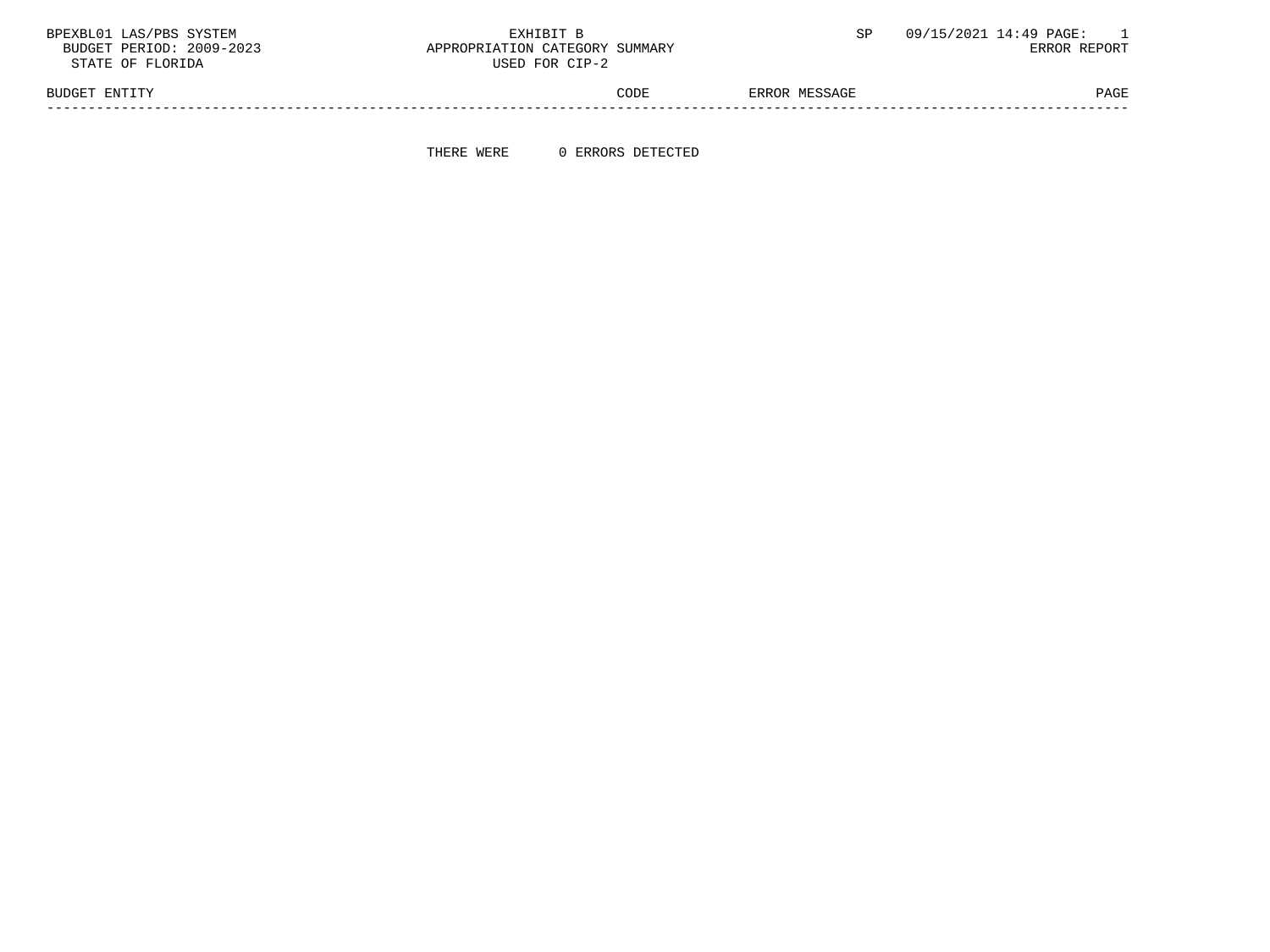| BPEXBL01 LAS/PBS SYSTEM<br>BUDGET PERIOD: 2009-2023<br>STATE OF FLORIDA  |           | EXHIBIT B<br>APPROPRIATION CATEGORY SUMMARY<br>USED FOR CIP-2                                                         |  |  | SP |                                                        | 09/15/2021 14:49 PAGE:           | $\overline{1}$ |
|--------------------------------------------------------------------------|-----------|-----------------------------------------------------------------------------------------------------------------------|--|--|----|--------------------------------------------------------|----------------------------------|----------------|
|                                                                          |           | AGY REQUEST AG FCO PLAN AG FCO PLAN AG FCO PLAN AG FCO PLAN<br>FY 2022-23 FY 2023-24 FY 2024-25 FY 2025-26 FY 2026-27 |  |  |    | POS AMOUNT POS AMOUNT POS AMOUNT POS AMOUNT POS AMOUNT | CODES                            |                |
| FINANCIAL SERVICES<br>PROGRAM: FIRE MARSHAL<br>PROF TRAINING & STANDARDS |           |                                                                                                                       |  |  |    |                                                        | 43000000<br>43300000<br>43300400 |                |
| FIXED CAPITAL OUTLAY<br>FIRE COLLEGE-BLDG MAINT                          |           |                                                                                                                       |  |  |    |                                                        | 080000<br>080990                 |                |
| INSURANCE REG TF                                                         | 2,445,055 |                                                                                                                       |  |  |    |                                                        | 2393                             |                |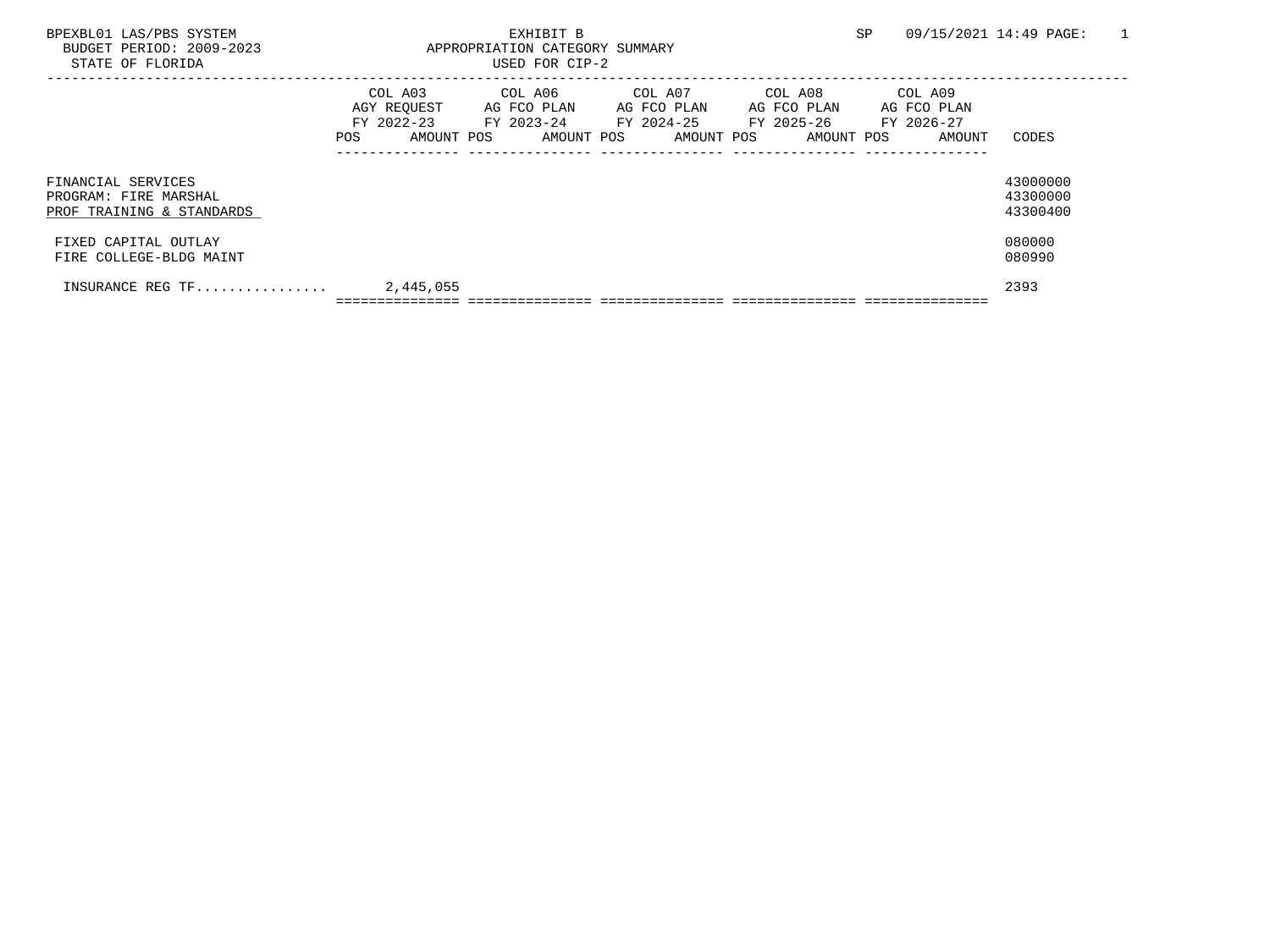\*\*\*\*\*\*\*\*\*\*\*\*\*\*\*\*\*\*\*\*\*\*\*\*\*\*\*\*\*\*\*\*\*\*\*\*\*\*\*\*\*\*\*\*\*\*\*\*\*\*\*\*\*\*\*\*\*\*\*\*\*\*\*\*\*\*\*\*\*\*\*\*\*\*\*\*\*\*\*\*\*\*\*\*\*\*\*\*\*\*\*\*\*\*\*\*\*\*\*\*\*\*\*\*\*\*\*\*\*\*\*\*\*\*\*\*\*\*\*\*\*\*\*\*\*\*\*\*\*\*\* \* BPEXBL01 STATISTICAL INFORMATION 09/15/2021 14:49:52:\* \* BUDGET PERIOD: 2009-2023 EXHIBIT B REPORT REQUEST TJM 43 SP \* \* COMPILE DATE: 08/21/2013 2000 COMPILE TIME: 14:36:23 \*\*\*\*\*\*\*\*\*\*\*\*\*\*\*\*\*\*\*\*\*\*\*\*\*\*\*\*\*\*\*\*\*\*\*\*\*\*\*\*\*\*\*\*\*\*\*\*\*\*\*\*\*\*\*\*\*\*\*\*\*\*\*\*\*\*\*\*\*\*\*\*\*\*\*\*\*\*\*\*\*\*\*\*\*\*\*\*\*\*\*\*\*\*\*\*\*\*\*\*\*\*\*\*\*\*\*\*\*\*\*\*\*\*\*\*\*\*\*\*\*\*\*\*\*\*\*\*\*\*\*  $\star$   $\star$ SAVE INITIALS: SAVE DEPARTMENT: 07 SAVE ID: CIP \* ------------------------------------------------------------------------------------------------------------------------------- \* \* ITEMIZATION OF EXPENDITURE: IOE ACCUMULATION LEVEL: 0 (1=OPER/FCO, 2=IOE, 0=MERGED) \* \* SECTION: MERGE SECTIONS (Y/N): Y \* \* MERGE GROUPS (Y/N): Y \* \* BUDGET ENTITY OR GROUP/ACCUMULATION LEVEL (DEP, DIV, BUR, SUB, LBE, MRG): \*  $*$  1-7: LBE  $*$  $*$  8-14:  $*$  \* 15-21: \* \* 22-27: \* \* EXCLUDE: \*  $\star$   $\star$ PROGRAM COMPONENT/ACCUMULATION LEVEL  $(1, 2, 3, 4$  OR 5 FOR  $2, 4, 6, 8$  OR 10 DIGITS, 0=MERGED):<br>0 0 0 0  $\begin{array}{ccccccc} & & & & 0 & & & & 0 & & & 0 & & & 0 \ & & & & & 0 & & & & & 0 & & & 0 \end{array}$  $\star$   $\star$  \* APPROPRIATION CATEGORY OR GROUP/ACCUMULATION LEVEL (1=MAJOR, 2=MINOR, 0=MERGED): \* \* 08 2 14 2 \* \* FUND GROUPS SET: OR FUND: THE SOURCE IDENTIFIER: THE MERGE FSI (Y/N): Y \* FCO (Y/N): Y FTE (Y/N): N SALARY RATE (Y/N): N \* \* ------------------------------------------------------------------------------------------------------------------------------- \* \* COLUMN SELECTION/P=PERCENTAGE OF TOTAL COLUMN: \* \* A03 A06 A07 A08 A09 CODES \*  $\star$   $\star$  \* REPORT COLUMNS WITH CALCULATION DIFFERENCE ONLY (Y/N): N THAT EXCEED: \* \* \* \* LEVELS OF TOTALS: (N=NO TOTAL, L=LINE TOTAL, T=BY FUND TYPE, D=BY DETAIL FUND, B=BY DETAIL FUND AND FUND TYPE, \* G=FUND GROUP LINE TOTALS, E=BY DETAIL FUND AND FUND GROUP) \* RUN: N ITEM OF EXP: N GROUP/SECTION: N DEPARTMENT: D DIVISION: N BUREAU: N SUB-BUREAU: N \* LBE: D PROG COMP: N MAJOR APP CAT: N MINOR APP CAT: D \* \*  $\star$   $\star$  $\star$   $\star$  \* APPROPRIATION CATEGORY TITLES: S SORT OPTION: A REPORT SEQUENCE: \* (S=SHORT, L=LONG)  $A=ITEM$  OF EXP/BUDGET ENTITY DEPT/BUDGET ENTITY: N A=ALPHABETICAL B=BUDGET ENTITY/ITEM OF EXP PROGRAM COMPONENT: N N=NUMERICAL \* ------------------------------------------------------------------------------------------------------------------------------- \* DEPARTMENT NARRATIVE SET: \* BUDGET ENTITY NARRATIVE SET: \*  $\star$   $\star$  \* INCLUDE COLUMN CODES (Y/N): Y \* \* \* \* \* \* OUTPUT FORMAT: L PAGE BREAKS:<br>
\* L=LANDSCAPE (IOE, GRP, \* L=LANDSCAPE (IOE, GRP, DEP, DIV, BUR, REPORT HEADING: EXHIBIT B \* APPROPRIATION CATEGORY SUMMARY USED FOR CIP-2  $\mathcal{L}^{\mathcal{L}}$